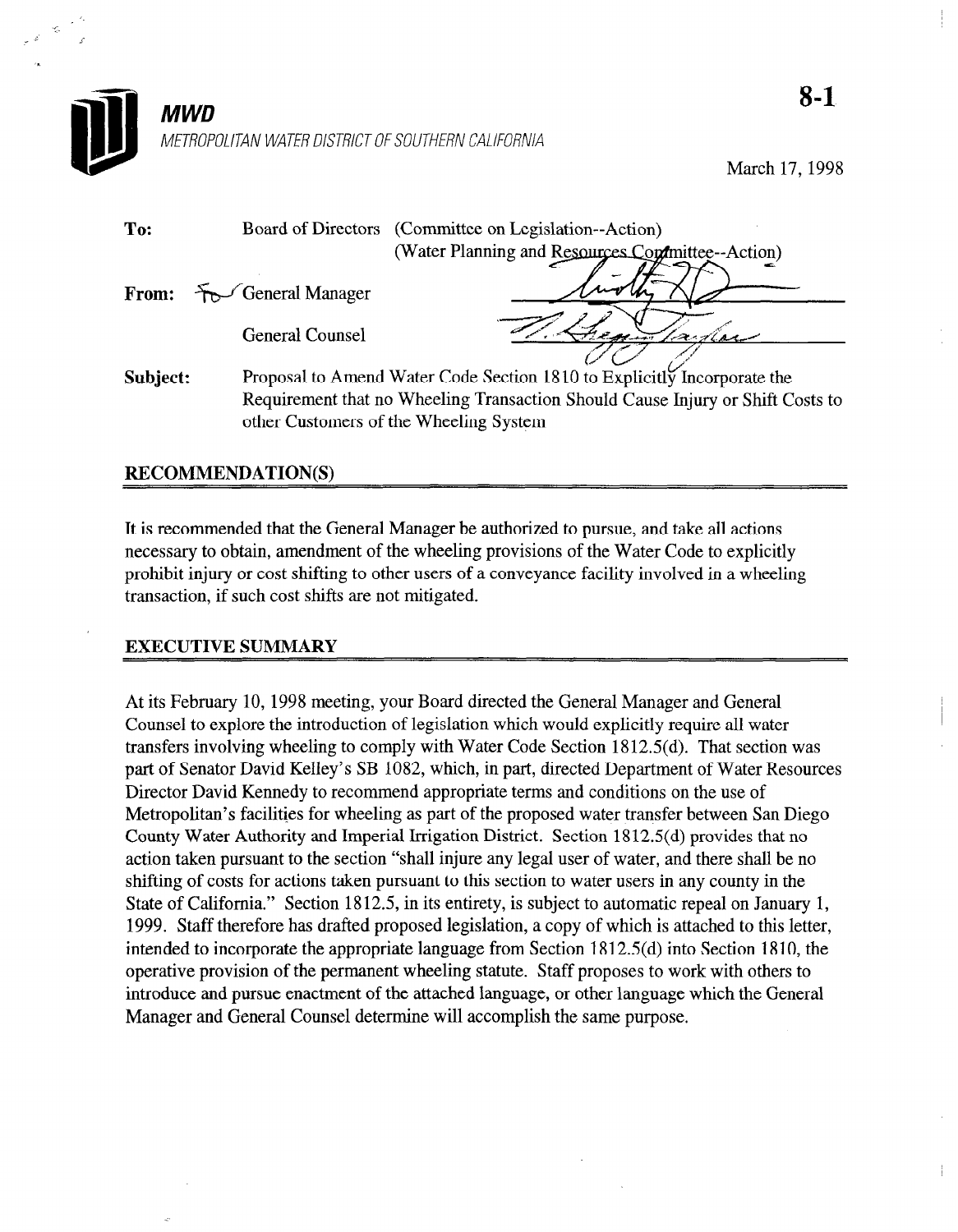$\mathbb{R}^3$  $\frac{1}{m}$ 

## DETAILED REPORT

Water Code Sections 1810-1814 require a public agency to allow a party seeking to move transferred water access to unused capacity in the public agency's water conveyance facility, subject to certain conditions, including the payment of "fair compensation" and the requirement that the use of the conveyance facility shall not injure any legal user of water. The calculation of "fair compensation" and whether existing customers of the conveyance system owner should be required to bear additional costs because of the wheeling transaction are issues of some dispute. As you will recall, the trial court in The Metropolitan Water District of Southern California v. All Persons Interested took a very narrow view of the costs that can be recovered in a wheeling rate, and found that existing language protecting "any legal user of water" from injury from use of the conveyance facility does not protect customers of the owner of the conveyance facility. The court's decision has been appealed.

The no injury concept also is contained in Senator David Kelley's SB 1082, which was enacted in 1997 as Section 1812.5 of the Water Code. In part, that section directed Department of Water Resources Director David Kennedy to assist in the development of a California Plan and to recommend approved a propriate terms and conditions of a conditions of a metropolitan's facilities for when recommend appropriate terms and conditions on the use of pretroportian s factures for wherein as part of the proposed water transfer between San Diego County Water Authority and Imperial Irrigation District. Subsection (d) of Section 1812.5 requires that:

"No action taken pursuant to this section shall injure any legal user of water, and the action taken pursuant to this section shall hijure any legal user of water, there shall be no shifting of costs for actions taken pursuant to this section to water users in any county in the State of California."

 $W$  is the Section 1812.5, including sub-section (d), and automatically will be repealed as of  $\alpha$ water Code Sec

At its meeting of February 10, 1998, your Board directed staff to explore the introduction of appropriate legislation which would explicitly require that all water transfers involving wheeling comply with the no injury, no cost-shifting requirement of Section 1812.5(d), unless any injury or cost-shift is mitigated. Proposed language incorporating the no injury/no cost-shift concept is attached to this letter. Since Section 1812.5 is scheduled to sunset as of January 1, 1999, the proposed language would amend Water Code Section 1810, which is the provision of the permanent wheeling statute requiring that available capacity be made available and stating the conditions which may be imposed on such use. Staff recommends that the General Manager and General Counsel be authorized to work with others to obtain enactment of the attached language, or similar language which the General Manager and General Counsel determine will accomplish the same purpose.

Attachment JFR:mg #9365